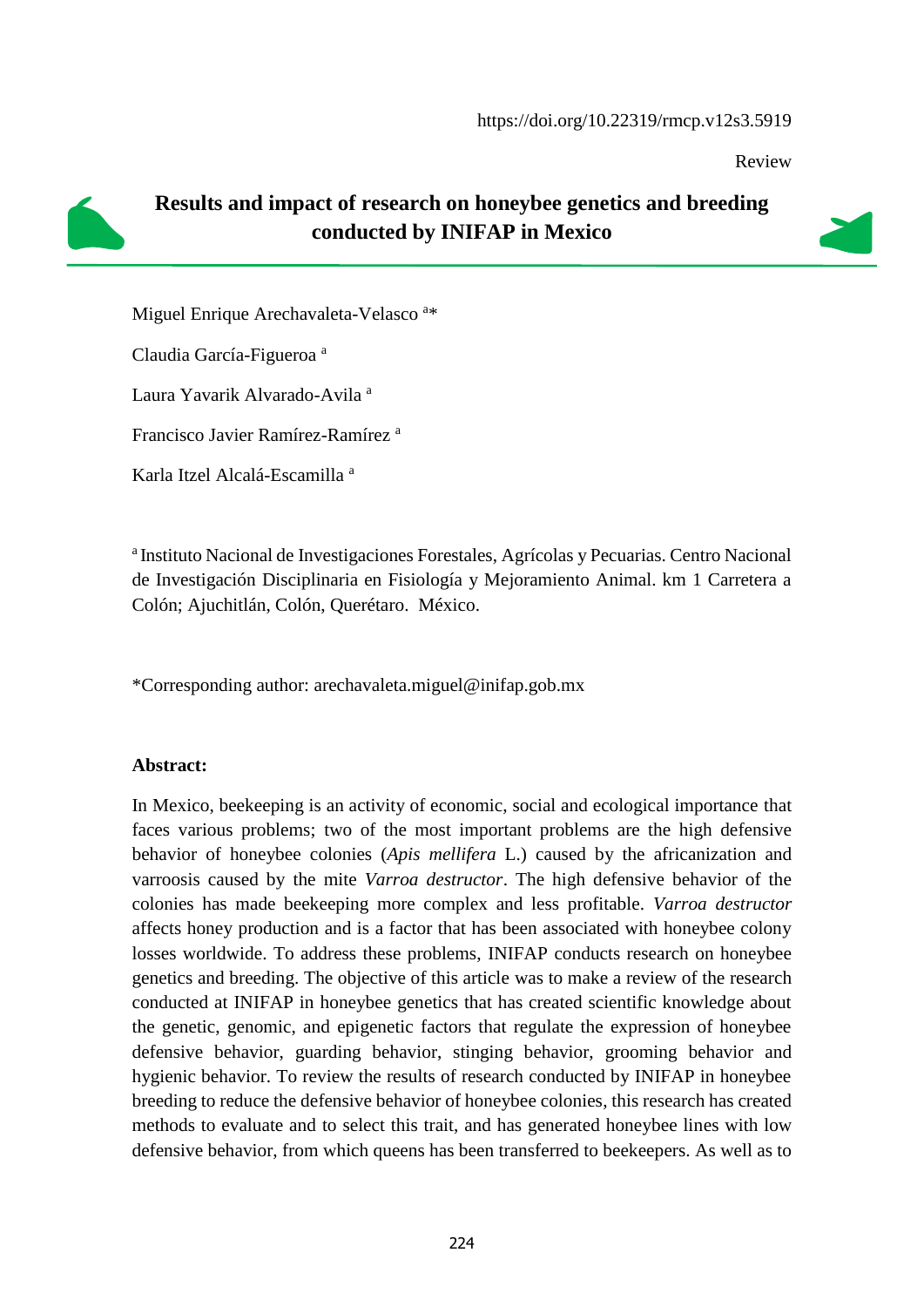review the work conducted by INIFAP to preserve genetic material of European origins that has led to the establishment of a honeybee germplasm bank.

**Key words:** Honey bees, Genetics, Breeding, Defensive behavior, *Varroa destructor*, Grooming behavior.

Received: 04/01/2021

Accepted: 11/03/2021

## **Introduction**

### **Importance of beekeeping in Mexico**

Mexico is one of the leading producers and exporters of honey globally; it currently ranks as the tenth producer of honey and the fifth exporter worldwide<sup>(1)</sup>. From 2010 to 2019, the average annual honey production was 58,094 t, with an average annual yield of 29.7 kg per hive<sup>(2)</sup>. During this same period,  $34,745$  t of honey per year were exported, representing  $60\%$  of the production<sup>(1)</sup>. The honey produced in Mexico has a high demand in the international market due to its quality traits. The commercial value of honey production in Mexico for 2010-2019 was 2,924 million pesos per year<sup>(1)</sup>.

In Mexico, there are 2'157,866 bee colonies, which belong to approximately 43,000 beekeepers<sup>(2)</sup>. Approximately 70 % of beekeepers are small producers, for whom the sale of honey and wax represents an important part of their income. Around 60 % of the colonies in Mexico belong to this type of beekeepers, who have a low degree of technification and manage 40 hives on average. The remaining colonies (40%) belong to production units of various sizes and degrees of technification<sup>(3)</sup>.

In addition to the production of honey, wax, pollen, royal jelly, and propolis, the pollination carried out by honeybees is essential for maintaining the balance of the ecosystems and for food production. Honeybees partially or completely pollinate approximately 70 % of the plants cultivated for human consumption. Thus, humans heavily depend on honeybees for feeding purposes. In Mexico, the value of the pollination carried out by honeybees in cultivated plants is 20 times greater than the value of honey production<sup>(4)</sup>. The estimated value of the pollination of cultivated plants from 2010 to 2019 was 58,480 million pesos per year.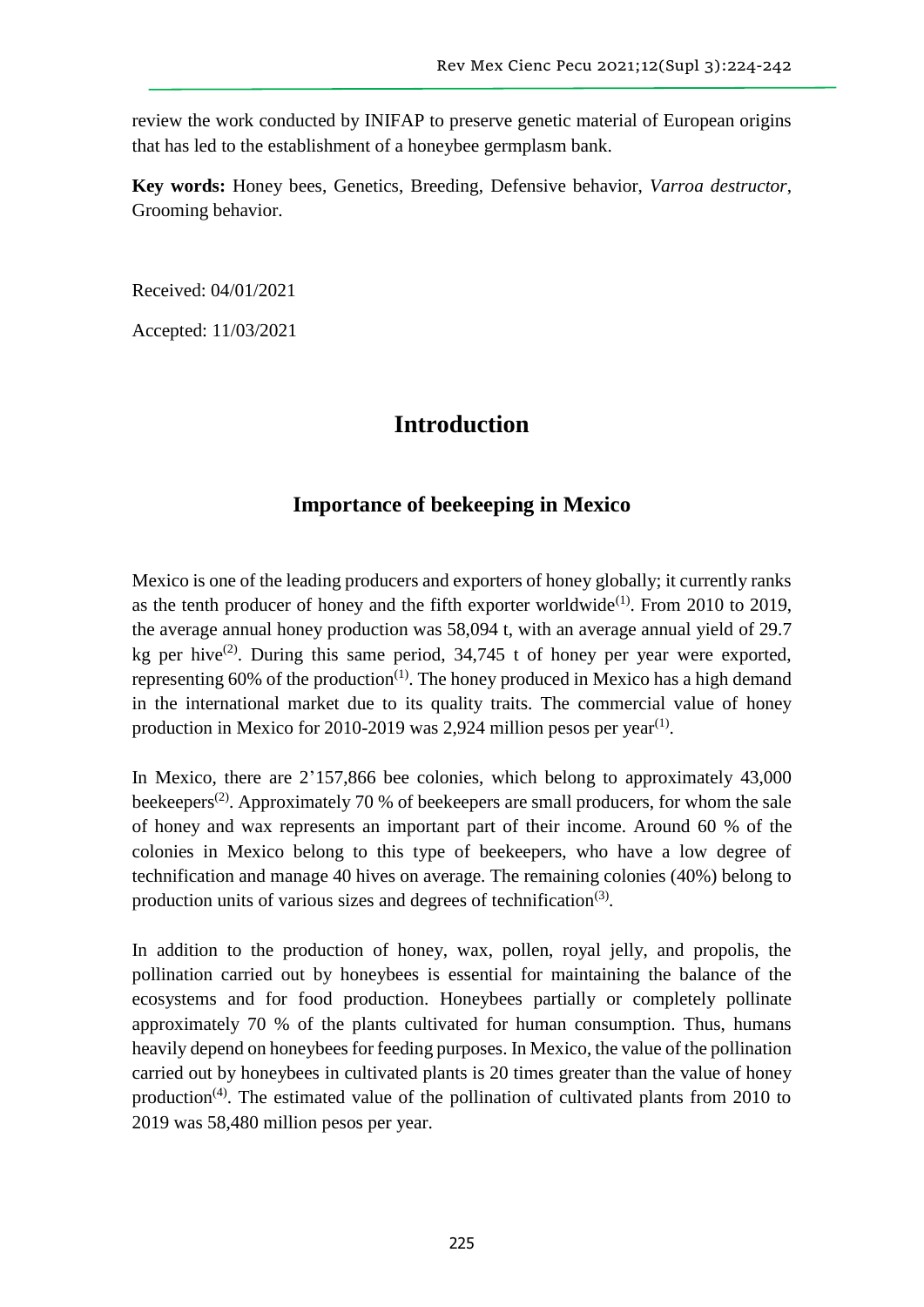Mexico is divided into five beekeeping regions: North, Plateau, Pacific Coast, Gulf, and Yucatan Peninsula. These regions are classified based on their climate and vegetation<sup>(5)</sup>. The Yucatan Peninsula, Plateau, and Pacific Coast regions are the major contributors to honey production. These regions produce 36 %, 25 %, and 22 % of the national honey production, respectively, equivalent to 32 %, 27 %, and 24 % of the economic production value. The North and Gulf regions produce 9 % and 8 % of the national honey production, representing 9 % and 8 % of the total economic value, respectively<sup>(2)</sup>.

# **Main beekeeping problems in Mexico in which INIFAP has conducted research**

The highly defensive behavior of honeybee colonies caused by Africanization and varroosis caused by *Varroa destructor* are the two main problems that beekeeping faces in Mexico, for both INIFAP has conducted research in the fields of genetics and breeding to reduce the impact of these problems.

The Africanization of honeybee populations that has occurred during the last 60 years in the American continent is considered one of the cases with highest impact of an invasive species in history. Africanized honeybees originated in Brazil from the cross of European (*A. mellifera mellifera, A. mellifera ligustica*, and *A. mellifera carnica*) and African honeybees (A. *mellifera scutellata*), which were introduced into this country in 1956<sup>(6)</sup>.

Africanized honeybees have short brood development stages<sup> $(7)$ </sup> and high reproductive rates, which translates into high swarm production and facilitates the dispersion of these honeybees throughout South America and Central America, reaching Mexico in 1986<sup>(8)</sup> and the United States of America in 1990<sup>(9)</sup>.

Africanization had drastic consequences for beekeeping and even public health in many countries<sup> $(10)$ </sup>. Since 1986, when Africanized honeybees reached the country, Mexican beekeeping has suffered important changes due to Africanization<sup> $(11)$ </sup>. Compared to European honeybees, these honeybees are more defensive, show a greater tendency to swarm and evade, and produce less honey $(12-15)$ .

The highly defensive behavior of Africanized bee colonies has complicated their management; this has decreased profitability due to the increased production costs derived from the practices implemented by beekeepers to manage this type of bee $(11)$ .

Africanized honeybees are distributed throughout the country, and the degree of Africanization of bee populations managed by beekeepers is high $(16)$ . A study carried out in Yucatan indicated that 61 % of the colonies managed by beekeepers and 87 % of the wild colonies are Africanized<sup>(17)</sup>. Meanwhile, a different study reported that 100 % of the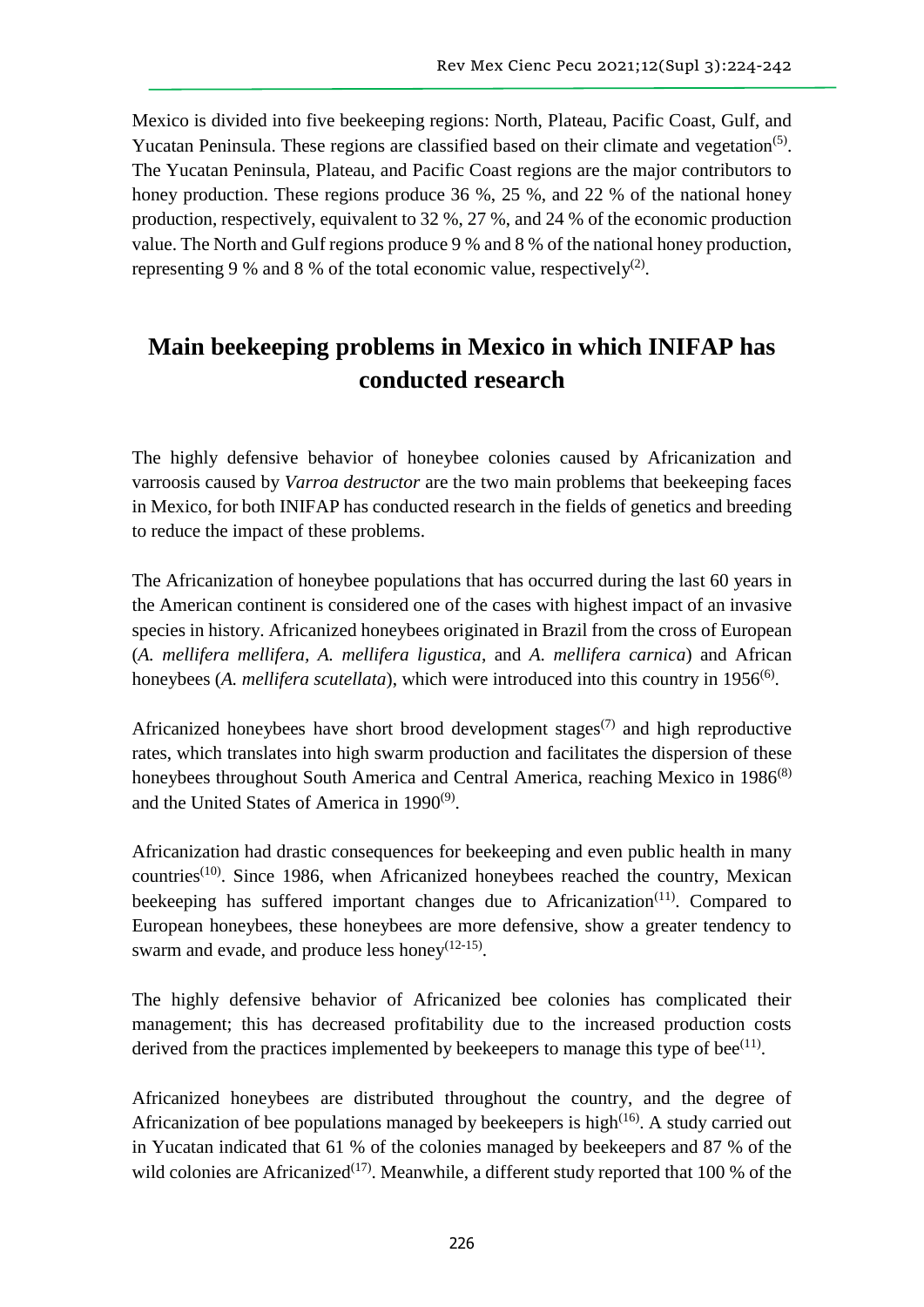analyzed colonies were Africanized<sup>(16)</sup>. In Mexico State, a study estimated that 37 % of the colonies managed by beekeepers were Africanized, and 70 % had some degree of Africanization<sup>(18)</sup>. In Morelos, a study indicated that 65 % of the colonies showed some degree of Africanization<sup>(19)</sup>.

Varroosis represents a severe threat to the survival of honeybees and honey production both in Mexico and the world. A study in Mexico indicated that colonies with infestation levels of 6% produced on average 65 % less honey than parasite-free colonies<sup>(20)</sup>. A different study reported that the production of honey decreased by 52.8 g per infestation percentage unit<sup>(21)</sup>. Furthermore, this parasite has been associated with colony collapse disorder (CCD). In recent years, this phenomenon has been responsible for the loss of bee colonies in Mexico<sup>(22,23)</sup> and other parts of the world<sup>(24-27)</sup>.

Varroosis is controlled with synthetic chemical acaricides and organic chemical products. None of the products are 100 % effective against this mite. The synthetic acaricides used in Mexico are flumethrin and fluvalinate, which have a reported efficiency of 98 %. However, several studies in Mexico and in other countries have reported mites resistant to these products; acaricides have an efficiency lower than 50 % against resistant *V.*  destructor<sup>(28,29)</sup>. Furthermore, these products can leave chemical residues on the honey and wax, affecting both honeybees and humans<sup> $(30-34)$ </sup>. The organic chemicals most used in Mexico for mite control are thymol, oxalic acid, and formic acid. Although these products do not generate resistance, their efficacy is 93 % or less<sup>(35)</sup>.

*Varroa destructor* was first detected in Mexico in 1992<sup>(36)</sup>, and this mite is now distributed throughout the country. A study carried out in Zacatecas reported that the prevalence of varroosis is 89 %, with an average level of infestation of 4.85 % $(37)$ . In Morelos, a prevalence and average infestation level of 80% and 4.76 %, respectively, were reported<sup>(38)</sup>. Jalisco has a prevalence of 88% and an infestation level of 5.2 %<sup>(39)</sup>. Varroosis is 63 % prevalent in Yucatan, with an infestation level of 1.70  $\%^{(40)}$ .

This article aims to review the results obtained from research studies conducted in Mexico and outside the country by INIFAP or with the participation of INIFAP researchers. This review includes research in genetics and breeding of honeybees related to their defensive behavior and resistance to varroosis.

# **Results of studies conducted on honeybee defensive behavior genetics**

The studies that have been carried out in Mexico to know/understand the genetic mechanisms that regulate the defensive behavior expression in honeybees have allowed determining that colony defensive behavior, which is measured by the number of stings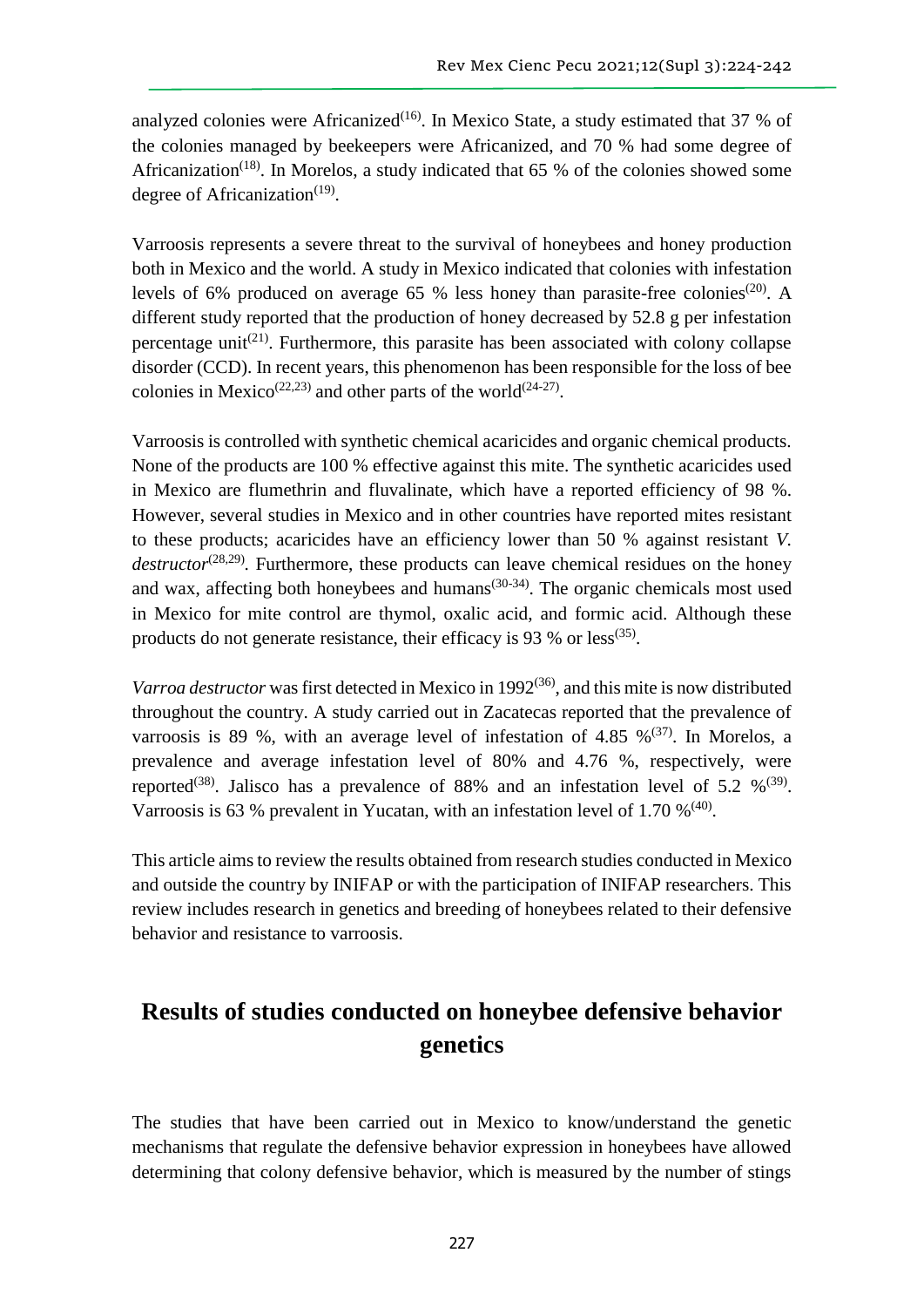left by the honeybees of the same colony on a black suede flag waved in front of the beehive for a specific period of time, is regulated by dominant genetic effects; since, when compared between European, Africanized and hybrid genetic groups, defensive behavior has significant differences between European and Africanized groups, and defensive behavior of colonies belonging to the hybrid group is as high as the one of the Africanized group. In addition, these studies have allowed determining that interactions between honeybees belonging to the three genetic groups within the same colony have an influence on the defensive behavior of that colony. This means that if European genotype honeybees interact with honeybees of the African or hybrid groups within the same colony, the defensive behavior of such colony will be as high as the defensive behavior of a colony formed only by hybrid of Africanized honeybees<sup>(41,42,43)</sup>.

Mexico was the first country to identify regions within the bee genome that regulate the expression of the defensive behavior of the colonies. In this study, five Quantitative Trait Loci (QTL) were linked to the expression of defensive behavior using a population of 172 colonies formed by a single backcross-derived family of worker bees obtained following a crossbreeding scheme from Africanized and European honeybees<sup> $(14)$ </sup>. The effect of three of the five QTL on the defensive behavior of honeybees was confirmed by two independent studies in Africanized<sup> $(43)$ </sup> and European honeybees<sup> $(44)$ </sup>.

The defensive response of a colony involves two behaviors carried out by the colony's worker honeybees at the individual level, the guard and stinging behaviors<sup> $(45-51)$ </sup>. In Mexico, some studies evaluated the relationship between the guard and stinging behavior during the defensive response of a bee colony. Their results indicate that the guarding bees participate in the defensive response of the colony; thus, their presence, number, and proportion of bees that respond by stinging influence the intensity of the colony's defensive response $^{(44,50,51)}$ .

Furthermore, researchers in Mexico have evaluated the genetic mechanisms that regulate the expression of the guarding and stinging behaviors at an individual level. These studies are essential to understanding how behaviors that are genetically regulated at an individual level can influence the phenotype of the entire colony.

Additionally, previous studies have observed that, at an individual level, the stinging behavior (measured as the time it takes for a bee to sting a piece of black suede after receiving a constant electrical stimulus) of Africanized honeybees is significantly higher than in European honeybees. Thus, the response of Africanized honeybees is faster than that of European honeybees. Furthermore, one of these studies reported that the stinging behavior of bees with guarding behavior at the hive's entrance and bees that respond by trying to sting an intruder was superior compared to the bees that carry out other duties within the colony; this was observed in both Africanized and European colonies<sup>(49)</sup>.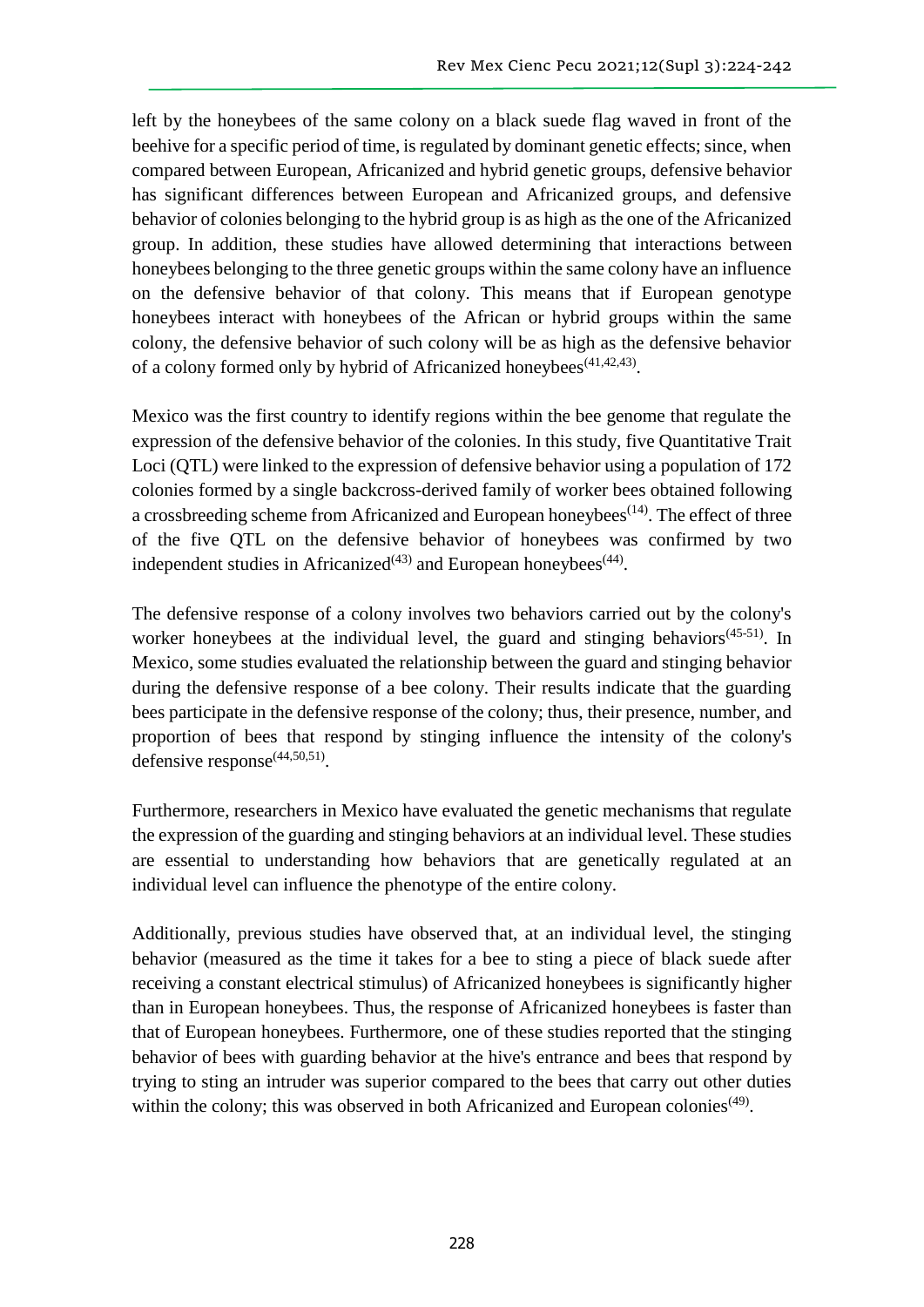Arechavaleta-Velasco *et al*<sup>(44)</sup> determined that three of the QTL previously associated with the defensive behavior of bees at a colony level<sup> $(14)$ </sup> affect the stinging behavior of individual honeybees. However, Shorter *et al*<sup> $(52)$ </sup> identified two new OTL for this trait, from which four candidate genes could be identified for the expression of the stinging behavior of honeybees.

As for the guarding behavior, studies have identified effects of genetic origin for the number of bees that perform guarding behavior in a honeybee colony $(44)$ .

Arechavaleta-Velasco and  $Hunt<sup>(53)</sup>$  identified seven Binary Trait Loci (BTL) associated with the expression of guarding behavior in worker bees using two reciprocal backcrossderived bee colonies generated from European lines with high and low defensive behavior. A different study determined that one of the QTL previously associated with the defensive behavior of bees at a colony level<sup> $(14)$ </sup> affects the guarding behavior of individual bees<sup>(44)</sup>. Meanwhile, Shorter *et al*<sup>(52)</sup> identified one new QTL for this trait from which three candidate genes could be identified for the expression of the guarding behavior of bees.

Guzmán-Novoa *et al*<sup>(54)</sup> observed that the defensive behavior of hybrid colonies derived from reciprocal crosses between Africanized and European bees is different. The hybrid colonies derived from the cross between European queens and Africanized drones are significantly more defensive than the hybrid colonies derived from the cross between Africanized queens and European drones. The phenotypic differences between reciprocal hybrid groups are an indicator of epigenetic effects<sup> $(55,56)$ </sup>. Thus, these results suggest that the increased defensive behavior of the colonies whose paternal origin is Africanized is due to the epigenetic effects generated by an imprinting process of paternal origin.

A study carried out by Kocher *et*  $al^{(57)}$  analyzed the transcriptome of different tissues of bees with reciprocal hybrid genotypes obtained from a crossbreeding scheme between Africanized and European bees. These researchers reported that the selective expression of genes by their paternal origin is one of the mechanisms by which epigenetic effects occur. The selective expression of genes by their parental origin occurs when the expression level depends on whether an allele is inherited through the mother or father.

Gibson *et al*<sup>(58)</sup> found differences in the stinging behavior of bees at an individual level between reciprocal hybrid genotypes that originate from crosses between European and Africanized bees. Hybrid bees whose paternal origin was Africanized responded to an electrical stimulus by stinging a piece of black suede much faster than the hybrid bees with a European paternal origin. These observations indicate that, as reported for the defensive behavior, epigenetic effects exist due to an imprinting process of paternal origin.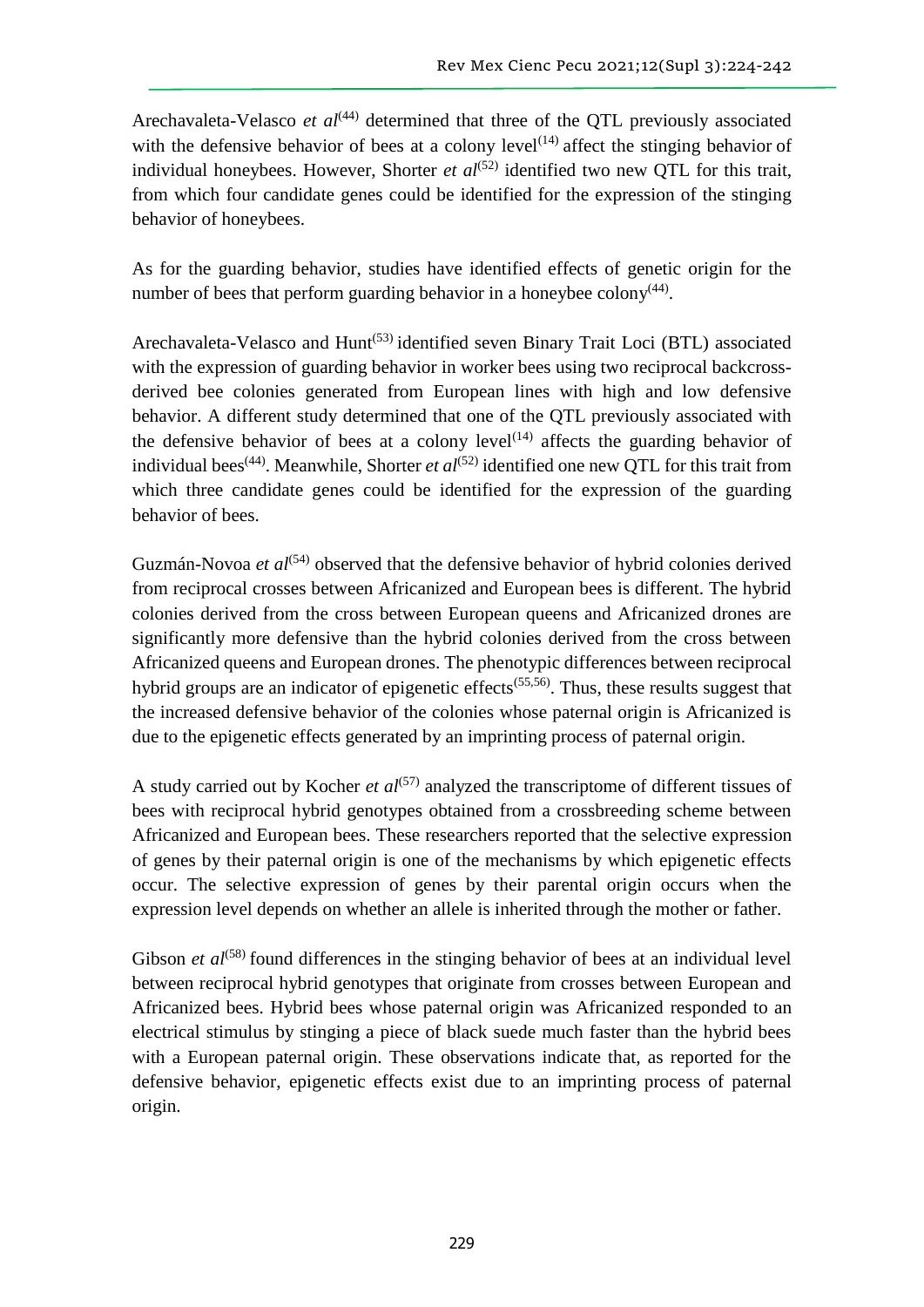The transcriptome of the genes localized in the genomic regions that correspond to the QTL associated with the defensive behavior was analyzed to evaluate if the epigenetic effects detected in the stinging behavior of individual genes<sup> $(58)$ </sup> result from the selective gene expression due to their parental origin<sup> $(14,43,44,52,59)$ </sup>. This analysis was carried out in bees, for which the stinging behavior had been individually evaluated. The results indicated that this mechanism is involved in the regulation of gene expression in hybrid bees with European maternal origin and Africanized paternal origin. This was apparently due to disturbances in the signaling pathways between nuclear and mitochondrial genes that modulate brain metabolism and defensive behavior in bees<sup>(58)</sup>.

## **Results of studies and breeding programs to reduce the defensive behavior of honeybees**

Guzmán-Novoa and Page<sup>(59)</sup> reported the results of a breeding program that started in November 1991 and concluded in 1996. This program was implemented for four generations of selection in a commercial population of approximately 3,000 bee colonies to improve honey production and reduce the defensive behavior of the population. This study demonstrated that it is possible to genetically improve bee populations in Africanized zones without instrumental insemination of honey-bee queens.

The breeding program consisted of conducting mass selection in stages, considering honey production, defensive behavior, laying pattern of bees, and the average length of the forewing of the worker bees in the colony. The results of this program showed that it was possible to maintain honey production, reduce the defensive behavior of the colonies, and increase the average length of the forewing of the worker bees in the population under selection despite the process of Africanization of bees that was occurring at the time in the region of study. These results indicate that the defensive behavior of the population decreases when the relative frequency of colonies with European morphotype and haplotype increases due to the selection process.

In 1996, INIFAP started a breeding program to generate lines of bees selected for high honey production and low defensive behavior. The breeding program was developed in Mexico's State; approximately 500 bee colonies were formed with colonies from INIFAP and cooperating beekeepers. The traits included in the program as selection criteria were: honey production, defensive behavior, the average length of the forewing of the worker bees in the colony, colony morphotype (European, hybrid, or Africanized), and colony haplotype (European or African)<sup>(60)</sup>.

In this breeding program, three lines of bees were generated. In various studies, honey production, defensive behavior, the average length of the forewing of worker bees,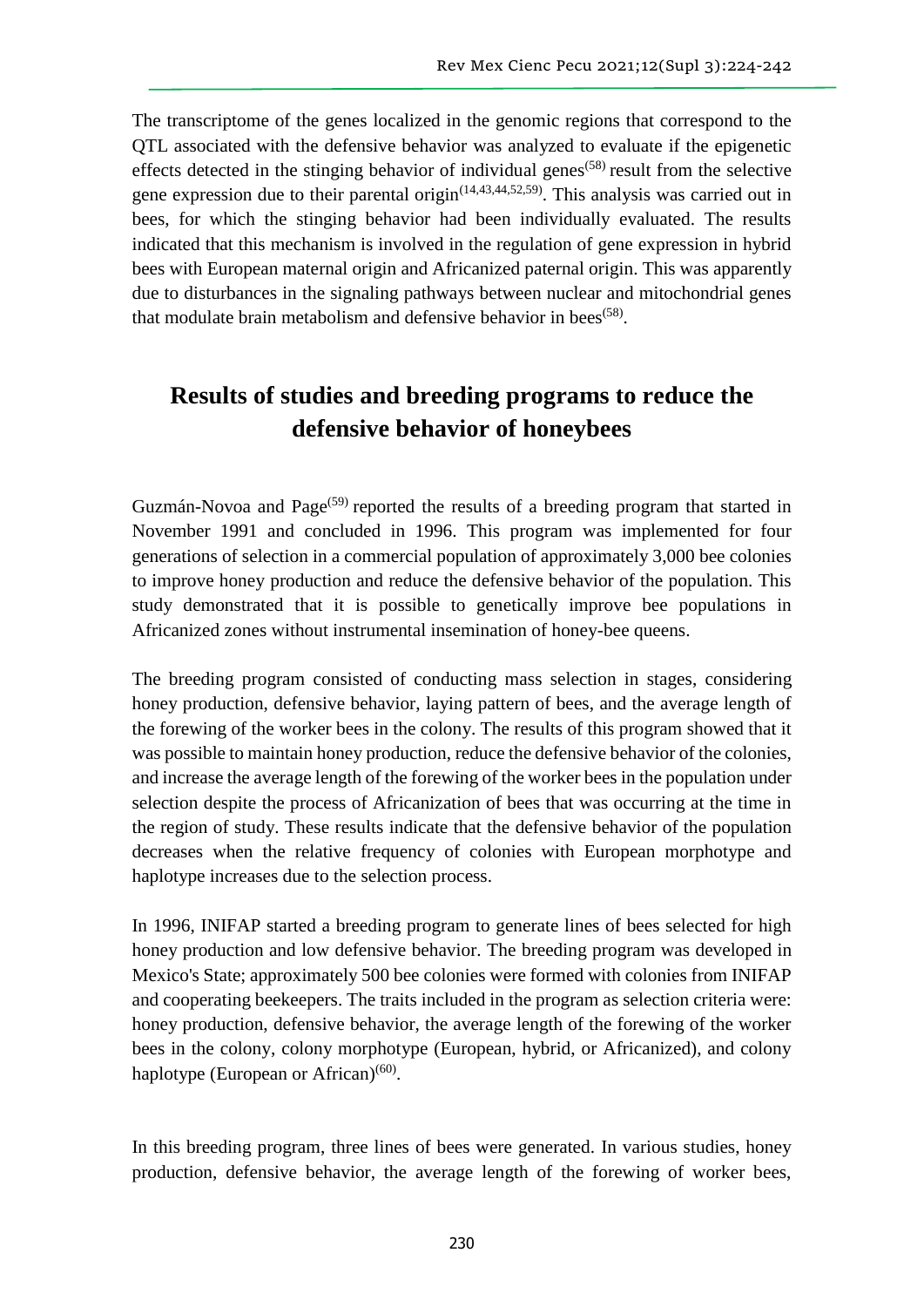morphotype distribution (European, Hybrid, and Africanized), haplotype distribution (European and African), and the genetic variability of the mitochondrial DNA have been evaluated and compared to European and Africanized populations outside breeding programs<sup>(61-65)</sup>.

As for honey production, in two different studies, the genetically improved lines of bees produced significantly more honey than the bees that did not belong to a breeding program(61,63). In one of the studies, INIFAP lines produced on average 34.5% more honey than non-selected Africanized bees<sup> $(61)$ </sup>. In the second study, bees produced on average 27.5 and 40.3 % more honey than non-selected European and Africanized bees, respectively $^{(63)}$ .

The defensive behavior was measured by counting the number of bee stingers deposited on a black suede flag waved in front of the hive for a specified time. Improved lines were on average 57.4 % less defensive than the non-selected Africanized bees and 44.3 % more defensive than the non-selected European bees<sup> $(63)$ </sup>.

Regarding the average length of the forewing of worker bees, a study evaluated two lines of INIFAP bees, one of these lines had longer (9.07 and 9.06 mm) forewings than European (9.03 mm) and Africanized (8.90 mm) bees. The forewing length of the second line was similar (9.02 mm) to that of non-selected European bees, and both groups had longer forewings than non-selected Africanized bees<sup>(63)</sup>. Another study observed that the improved lines of bees had longer forewings (9.05, 9.04, and 9.03 mm) than the nonselected Africanized bees  $(8.98 \text{ mm})^{(65)}$ .

Two studies evaluated the morphotype distribution in different colonies. They found that the frequency of bee colonies with European, Hybrid, or Africanized morphotypes in selected lines was significantly different from that observed in the populations of nonselected bees<sup> $(62,65)$ </sup>. One study observed that in the populations of selected bees, the average relative frequencies of colonies with European, Hybrid, and Africanized morphotypes were 0.47, 0.35, and 0.18, respectively. In the population of non-selected colonies, the relative frequency of the European, Hybrid, and Africanized morphotypes were 0.17, 0.43, and 0.40, respectively<sup> $(62)$ </sup>. In a different study, the population of three INIFAP lines showed average relative frequencies of 0.37, 0.42, and 0.21 for the European, Hybrid, and Africanized morphotypes, respectively. The frequencies for the populations of non-selected bees were  $0.17, 0.43$ , and  $0.41^{(65)}$ .

For the haplotype distribution, the average relative frequencies of the population of selected lines with European or African haplotypes were significantly different from that of the non-selected bee populations. The European and African haplotype frequency was 0.93 and 0.07, respectively, in the population of INIFAP bees, and in the population of non-selected bees, the frequencies were 0.34 and 0.66, respectively<sup>(62)</sup>. Finally, regarding the genetic variability of the mitochondrial DNA, estimated by the Shannon Index, the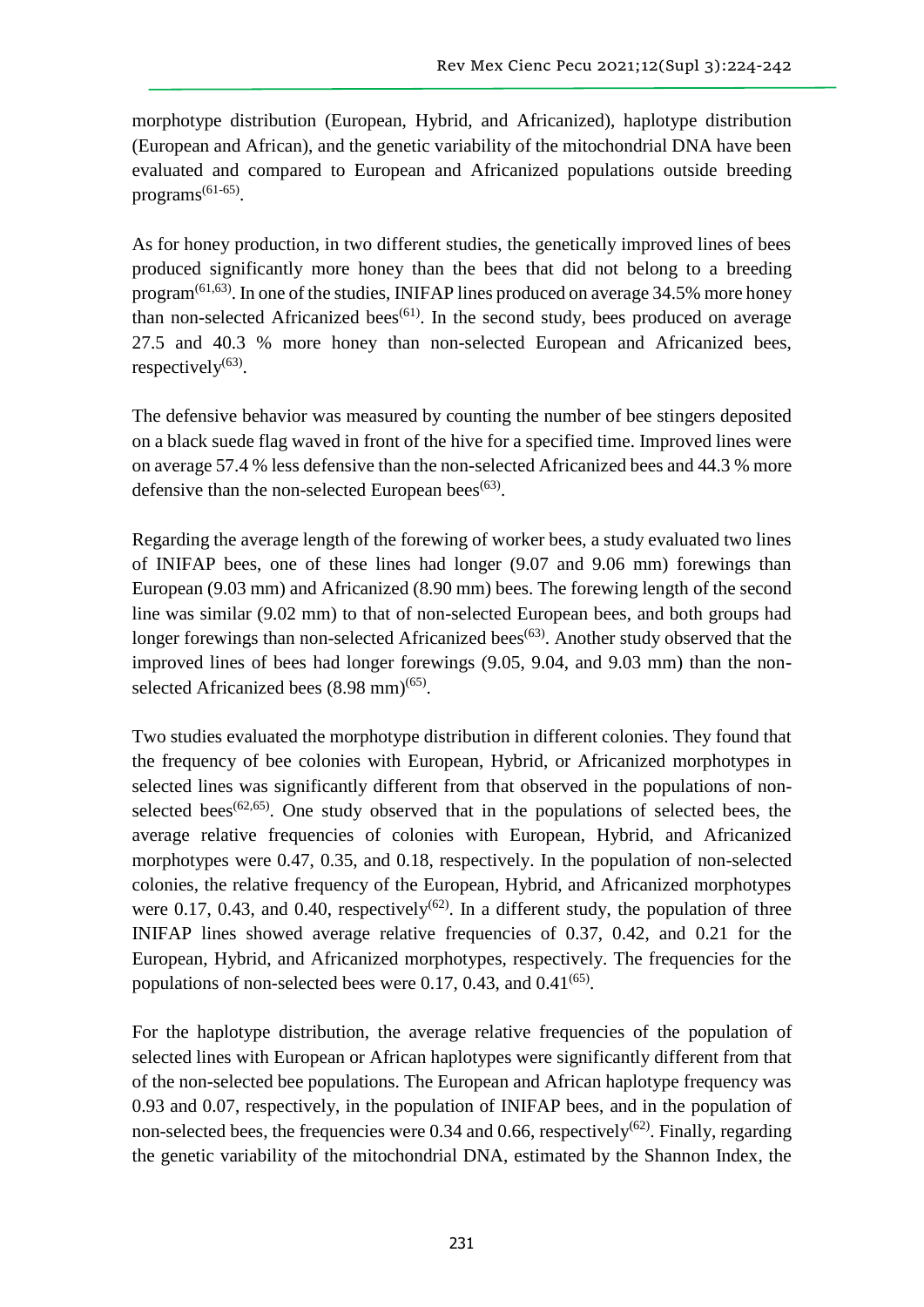lines of selected bees showed lower variability (IS=0.12) than non-selected populations  $(IS=0.41)$ ; this resulted from the selections process to which bees were subjected<sup>(64)</sup>.

Improved lines have been used to develop projects in which INIFAP has transferred the improved genetic material to beekeeper groups in Mexico's State, Hidalgo, Queretaro, and Morelos. These projects have provided 10,000 royal cells, 3,000 queens for free fertilization, and 500 instrumentally inseminated bees as breeding stock. From this genetic material, beekeepers have produced at least 20,000 bees for free fertilization<sup>(66)</sup>.

# **Results of the studies conducted to preserve European honeybee germplasm**

In 2004, INIFAP established a Germplasm Bank aimed to preserve the genetic material of European bees<sup> $(67)$ </sup>. This Bank is in the National Center for Disciplinary Research in Animal Physiology and Genetics. This bank includes a population of 100 bee colonies, which are handled following a closed population scheme with instrumental insemination of queen bees<sup> $(68,69)$ </sup>. This approach genetically isolates the population by having total control over mattings; only queen bees and drones from the germplasm are used for the crossings required to produce the queens for the annual queen replacement that has to be carried out in the population.

The germplasm is characterized in morphometric, molecular, and behavioral terms. Evaluations of the bee colonies are carried out every year to ensure that the genetic material kept in the bank has European characteristics. These genetic analyses use molecular markers in the mitochondrial DNA that classify bee haplotypes into European or African<sup> $(70)$ </sup>. The length of the forewing of bees is determined through morphometric analyses, which allow classifying colonies into European, Hybrid, or Africanized<sup>(71)</sup>. The defensive behavior of colonies is evaluated by qualitatively determining how much the bees of a colony run on the honeycomb, fly over the hive, and collide and sting the beekeeper during their routine check<sup> $(60)$ </sup>. Finally, the tendency of colonies to swarm and evade is also evaluated.

INIFAP's bee germplasm bank has been preserved for 17 generations, and each generation corresponds to an annual beekeeping cycle. The genetic material preserved in the bank has been used to develop research projects and generate, validate, and transfer improved genetic material<sup>(66)</sup>.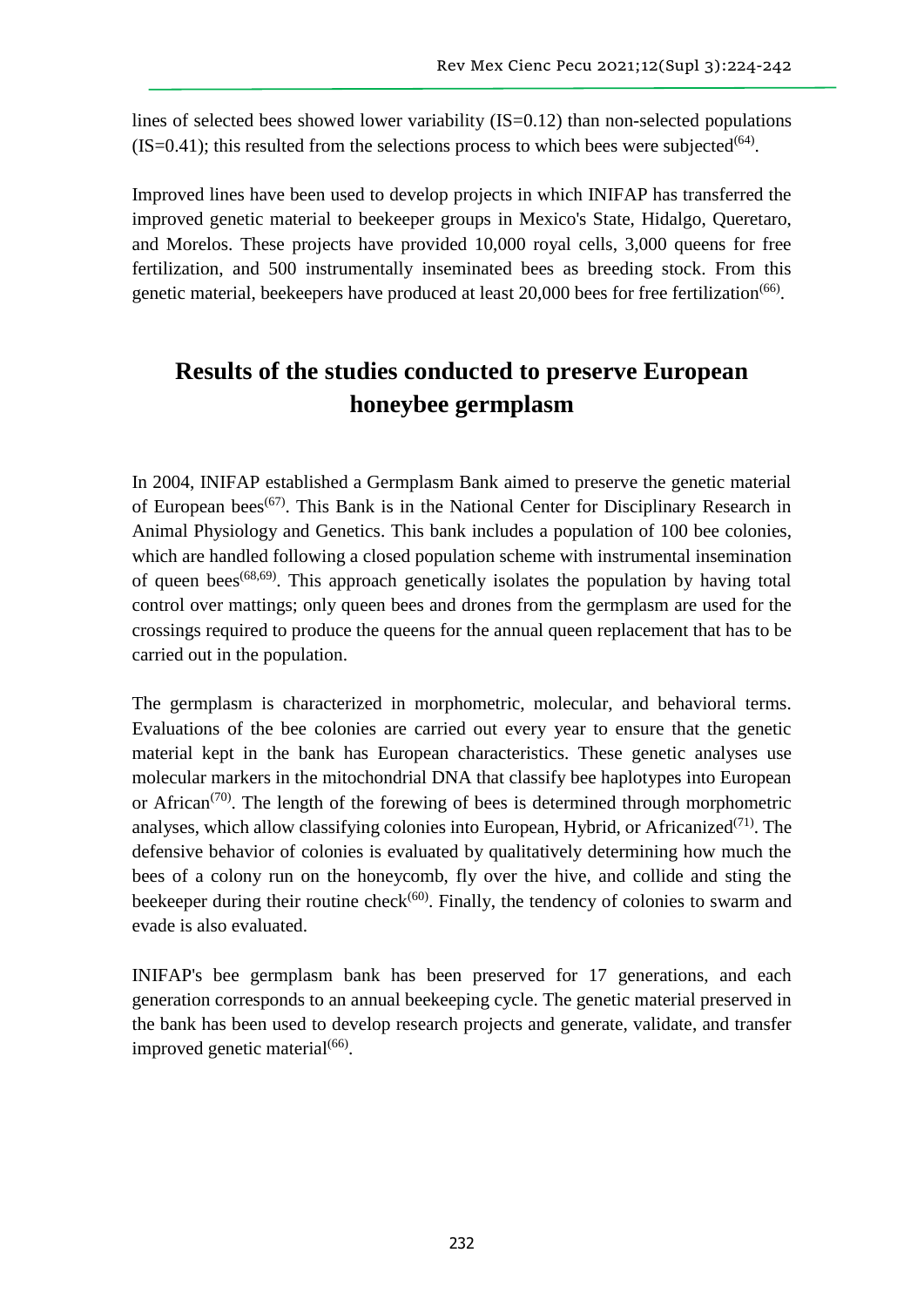# **Results of studies conducted on the genetics of honeybee resistance to varroasis**

In Mexico, studies have evaluated the differences in susceptibility to *Varroa destructor* of Africanized and European bees(72,73). Guzmán-Novoa *et al*(72) compared the susceptibility to *Varroa destructor* of adult bees and broods with Africanized, European, and two reciprocal hybrid genotypes. Their results indicate that the Africanized and two hybrid genotypes in adult bees were equally susceptible but less susceptible than the European genotype. As for the broods, the Africanized genotype was the least susceptible, followed by the European and hybrid genotypes originated from a European mother and an Africanized father; the hybrid originated from an Africanized mother and a European father was the most susceptible. This same study also evaluated the effect of these genotypes on the reproductive capacity of the mite and found similar capacities in European and Africanized genotypes; the highest reproductive capacities were observed in both hybrid genotypes.

Guzmán-Nova *et al*<sup>(73)</sup> analyzed the results of various studies carried out in Mexico to determine if the susceptibility to *Varroa destructor* was different between Africanized and European bees. These results indicate that the susceptibility or resistance to the mite does not depend on the genetic group as both groups show variability in their susceptibility to *Varroa destructor*. Furthermore, these studies found that the environment and the interaction between the genotype and the environment play an important role in the infestation levels of bee colonies.

The resistance to *Varroa destructor* depends on the expression of resistance mechanisms against this mite. These mechanisms include the grooming behavior, the hygienic behavior, the differential attraction of the worker brood and the adult worker bees to the mite, a shorter brood development period after capping, and factors affecting the fertility and reproduction of the mite<sup> $(73-78)$ </sup>.

Researchers in Mexico carried out one of the two studies that measured the relative contribution of each one of these mechanisms of resistance to *Varroa destructor*<sup>(75,79)</sup>. Arechavaleta-Velasco and Guzmán-Novoa<sup>(75)</sup> determined that, in Mexico, there is variability of genetic origin in the resistance of bee colonies to *Varroa destructor* and that this resistance is not related to one line or genetic great in particular. In this study, they evaluated how the grooming and hygienic behaviors of bees, the differential attraction of *Varroa destructor* to the brood, and the effect of the brood on the reproductive capacity of the mite contribute to the resistance of bee colonies to the population growth of this mite. This study indicates that grooming behavior is the primary mechanism that colonies use to resist the population growth of *Varroa destructor*. Furthermore, susceptible and resistant colonies showed differences in their hygienic behavior; however, the contribution to resistance of this behavior was not clear. On the other hand, Harbo and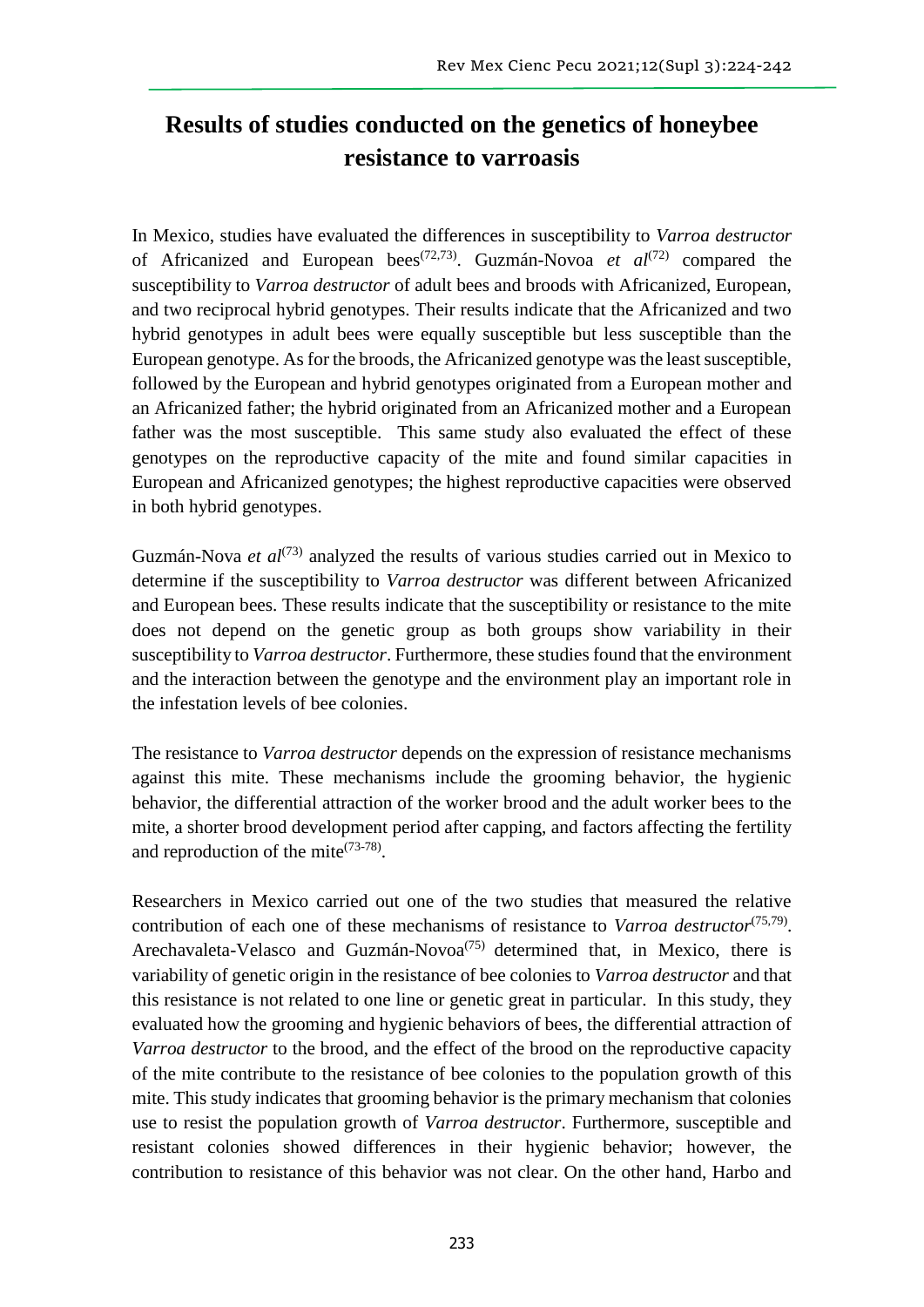Harris(79) identified the hygienic behavior against *Varroa destructor* as the primary mechanism of resistance.

Arechavaleta-Velasco *et al*<sup>(80)</sup> developed a study to identify the regions within the bee genome that regulate the expression of their grooming behavior. This study associated this grooming behavior to a quantitative trait locus (QTL), *groom*-1, located in chromosome 5 of the bee genome. Twenty-seven genes were identified within the region that corresponded to the 95 % confidence interval for the location of the QTL and reported in the Honeybee genome database; one of these genes was *neurexin-1* (*AmNrx1*). This gene's orthologs are associated with autism and schizophrenia in humans, synapses formation and associative learning in *Drosophila* and *Aplysia*, and grooming behavior in mice. The grooming behavior of *Neurexin-1-alpha* knockout mice is higher compared to wild-type mice. The fact that *neurexin*-1 influences grooming behavior in mammals and bees is evidence of the effect of this gene on the expression of this trait. The effect of the QTL *groom-1* and *neurexin-1* (*AmNrx1*) on the expression of the grooming behavior was confirmed using a bee population different to the one in which the effect of QTL and the gene was first identified $^{(81)}$ .

As for the hygienic behavior, a study carried out at the level of individual bees identified seven BTL associated with the expression of this trait<sup>(82)</sup>. This number of BTL was similar to the number of QTL detected in the study carried out by Lapidge *et al*<sup>(83)</sup> to identify the genomic regions for this trait at the phenotypic level of the entire colony.

### **Impacts**

The research developed in INIFAP regarding the genetics of the defensive behavior of honeybees and the mechanisms of resistance of the honeybees to *Varroa destructor* has had a substantial scientific impact worldwide. These studies have contributed to understanding the genetic, genomic, and epigenetic mechanisms that regulate the expression of the defensive behavior of colonies, the guarding and stinging behaviors of individual bees, and the grooming and hygienic behaviors.

As for reducing the defensive behavior of bee colonies, these studies have had a significant scientific and technological impact by generating methods for the evaluation, selection, and breeding for this trait. Honeybee lines with low defensive behavior were obtained by applying the knowledge provided by these studies. From these lines, 500 breeding stock queens and at least 33,000 queens of free fertilization have been transferred to producers, representing a significant social and production impact.

The studies developed by INIFAP to establish a Honeybee Germplasm Bank have an important ecologic and technological impact. This bank is the only nucleus of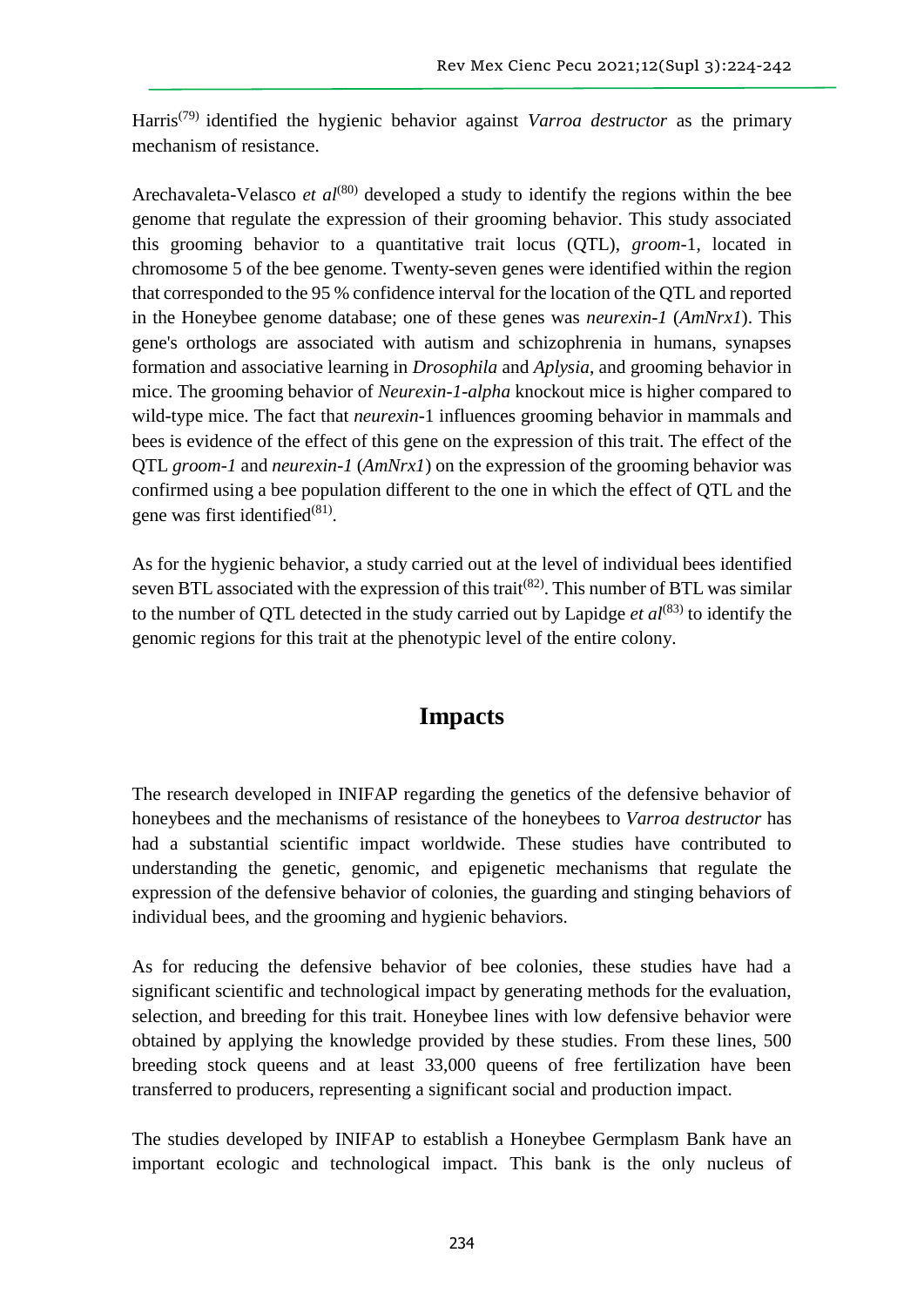conservation of germplasm of European origin in Mexico. There is a high risk of losing the germplasm of European origin because of the high levels of Africanization in Mexico's honeybee populations; therefore, it is essential to preserve the honeybees maintained in this bank as a vital genetic resource for beekeeping.

#### **Literature cited:**

- 1. FAO. Organización de las Naciones Unidas para la Alimentación y la Agricultura. Food and agriculture data. 2020. http://www.fao.org/faostat/en/#data/QA Consultado 1 Ago, 2020.
- 2. SIAP. Servicio de Información Agroalimentaria y Pesquera. Anuario Estadístico de la Producción Ganadera. México. 2010-2019. https://nube.siap.gob.mx/cierre\_pecuario/ Consultado 1 Ago, 2020.
- 3. Vélez IA, Espinosa GJ, Gutiérrez RA, Arechavaleta-Velasco ME. Tipología y caracterización de apicultores del estado de Morelos, México. Rev Méx Cienc Pecu 2016;7(4):507-524.
- 4. Guzmán-Novoa E. La apicultura en México y Centroamérica. Congreso Iberolatinoamericano Apícola. Mercede, Uruguay. UNA;1996:14-17.
- 5. García GL, Meza RE. Oportunidades y obstáculos para el desarrollo de la apicultura en Nayarit.http://www.eumed.net Consultado 25 Nov, 2012.
- 6. Kerr WE. The history of the introduction of Africanized bees to Brazil. S Afr Bee J 1967;39:3-5.
- 7. Winston ML. The biology and management of the Africanized honey bees. Annu Rev Entomol 1992;37:173-193.
- 8. Moffett JO, Maki DL, Andre T, Fierro MM. The Africanized bees in Chiapas, Mexico. Am Bee J 1987;127:520-571.
- 9. Sudgen EA, Williams KR. October 15: the day the bee arrived. Glean Bee Cult 1991;119:18-21.
- 10. Winston ML. The Biology of the honey bee. Harvard University Press. EUA 1987.
- 11. Guzmán-Novoa E, Page RE. The impact of Africanized bees on Mexican beekeeping. Ann Bee J 1994;124(2):101-106.
- 12. Collins AM, Rinderer TE, Harbo J. Colony defense by Africanized and European honey bees. Science 1982;218:72-74.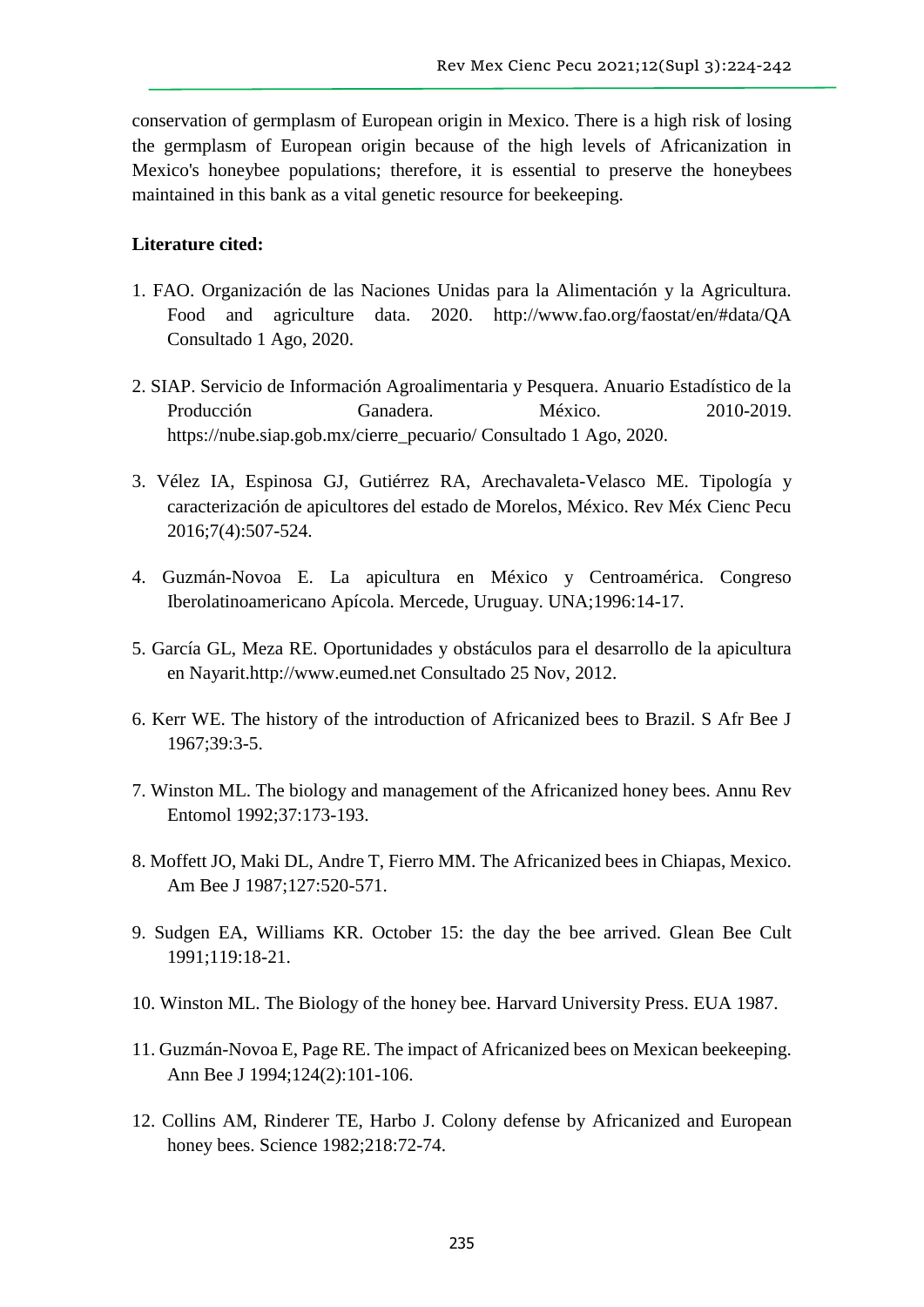- 13. Otis GW. Population biology of the Africanized honey bee. In: Jaisson P, editor. Social insects in the tropics. 1982;1:209-219.
- 14. Hunt G, Guzmán-Novoa E, Fondrk MK, Page RE. Quantitative trait loci for honey bee stinging behavior and body size. Genetics 1998;149:1203-1213.
- 15. Guzmán-Novoa, Uribe-Rubio. Honey production by european, africanized and hybrid honey bee (*Apis mellifera*) colonies in Mexico. Am Bee J 2004;144:318-320.
- 16. Domínguez-Ayala R, Moo-Valle H, May-Itza W, Medina-Peralta S, Quezada-Euán J. Stock composition of northern neotropical honey bees: mitotype and morphotype diversity in Mexico (Hymenoptera: Apidae). Apodologie 2016;47:642-652.
- 17. Clarke K, Oldroyd B, Quezada-Euán J, Rinderer T. Origin of honeybees (*Apis mellifera* L.) from the Yucatán peninsula inferred from mitochondrial DNA analysis. Mol Ecol 2001;10:1347-1355.
- 18. Arechavaleta VM, Robles RC, Espinosa SA. Caracterización molecular y morfométrica de las poblaciones de colonias de abejas del Estado de México. Reunión Nacional de Investigación Pecuaria. Mérida, Yucatán. 2008:176.
- 19. Arechavaleta VM, Vázquez PS, Ramírez RF, Camacho RC, Robles RC, Amaro GR. Distribución de los morfotipos europeo, africanizado e híbrido en poblaciones de colonias de abejas de Morelos. Reunión Nacional de Investigación Pecuaria. Veracruz. 2013:456.
- 20. Arechavaleta-Velasco ME, Guzmán-Novoa E. Producción de miel de colonias de abejas (*Apis mellifera* L.) tratadas y no tratadas con un acaricida contra *Varroa jacobsoni* Oudemans en Valle de Bravo, Estado de México. Rev Vet Méx 2000;31:381–384.
- 21. Medina-Flores CA, Guzmán-Novoa E, Aréchiga-Flores CF, Aguilera-Soto JI, Gutiérrez-Piña FJ. Efecto del nivel de infestación de *Varroa destructor* sobre la producción de miel de colonias de *Apis mellifera* en el altiplano semiárido de México. Rev Mex Cienc Pecu 2011;2(3):313-317.
- 22. Medina-Flores CA, Esquivel-Marín NH, López-Carlos M, Medina-Cuellar SE, Aguilera-Soto JI. Estimación de la pérdida de colonias de abejas melíferas en el altiplano y el norte de México. Exosist Recur Agropec 2018;5(14):365-371.
- 23. Arechavaleta VM, Velez IA, Espinosa GJ, Amaro GR, Alcalá EB, Vázquez PS, Ramírez RF. Presencia del síndrome del colapso de las colonias de abejas (CCD) en México. Reunión Nacional de Investigación Pecuaria. Mérida, Yucatán. 2014:82.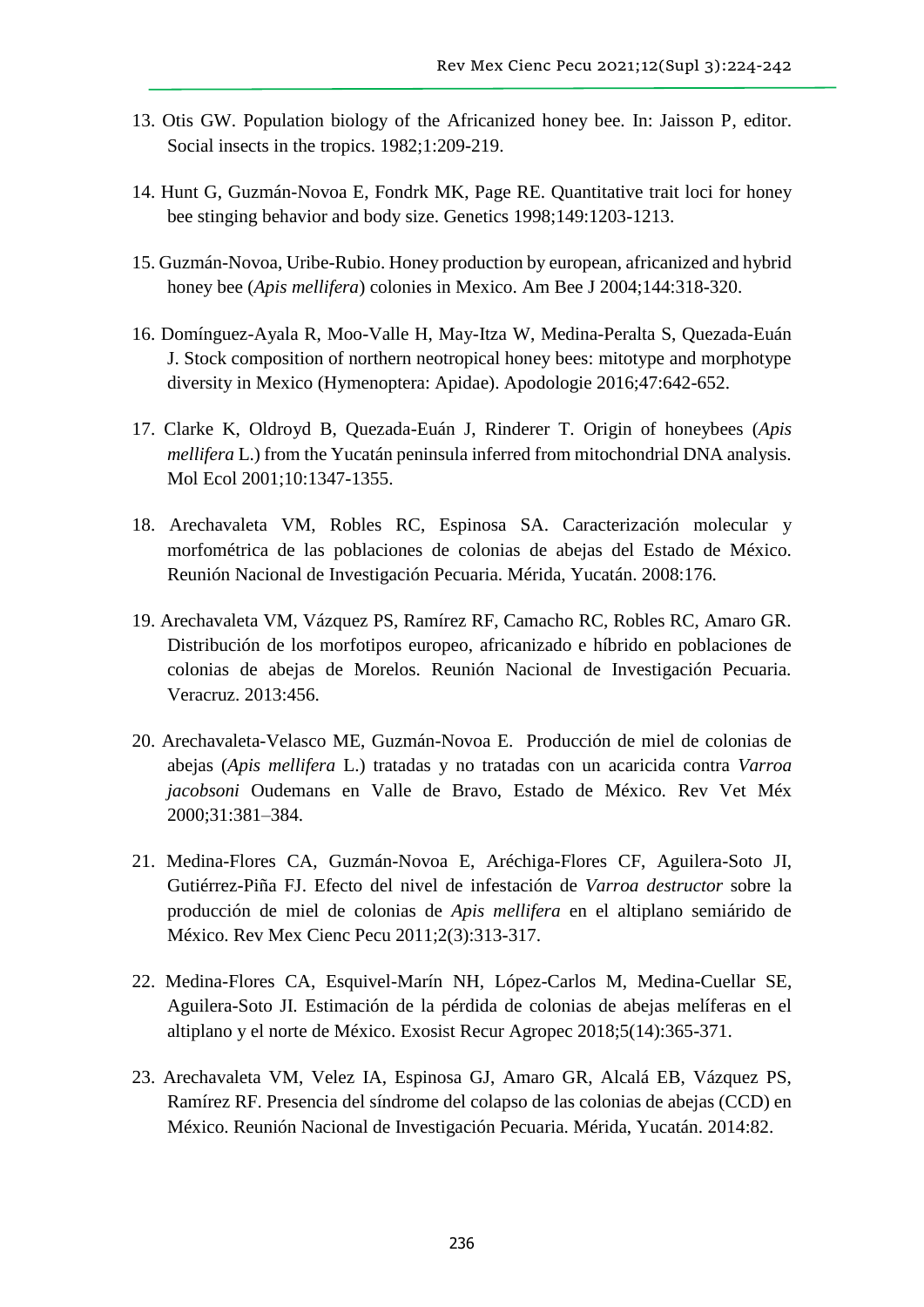- 24. Genersch E, Von Der OH, Kaatz H, Schroeder A, Otten C, Büchler R, *et al*. The German bee monitoring project: a long term study to understand periodically high winter losses of honey bee colonies. Apidologie 2010;41(3):332-352.
- 25. Currie RW, Pernal SF, Guzmán-Novoa E. Honey bee colony losses in Canada. J Apic Res 2010;49:104–106.
- 26. Dahle B. The role of *Varroa destructor* for honey bee colony losses in Norway. J Apic Res 2010;49:124–125.
- 27. Peterson M, Gray A, Teale A. Colony losses in Scotland in 2004–2006 from a sample survey. J Apic Res 2010;48:145–146.
- 28. Rodríguez-Dehaibes SR, Otero-Colina G, Villanueva-Jiménez, Corcuera MRP, Chávez VC, Lagunas ZR. Resistencia de *Varroa destructor* a los plaguicidas usados para su control en las regiones Golfo y Centro-Altiplano, México. Congreso Internacional de Actualización Apícola; 2007 mayo 16-18; Boca del Río, Veracruz. 2007:40-44.
- 29. Arechavaleta VM, Torres NG, Robles RC, Correa BA. Identificación de poblaciones de *Varroa destructor* resistentes al fluvalinato en colonias de abejas en el Estado de México. Cong Int Actualiz Apícola. Boca del Río, Veracruz. 2007:113-116.
- 30. Slabezki Y, Gal H, Lensky Y. The effect of fluvalinate application in bee colonies on population levels of *Varroa jacobsoni* and honey bees (*Apis mellifera* L.) and on residues in honey and wax. Bee Sci 1991;1(4):189-195.
- 31. Lodesani M, Pellacani A, Bergomi S, Carpana E, Rabitti T, Lasagni P. Residue determination for some products used against Varroa infestation in bees. Apidologie 1992;23(3):257-272.
- 32. Wallner K. Varroacides and their residues in bee products. Apidologie 1999;30:235- 248.
- 33. Mathieu L, Faucon JP. Changes in the response time for *Varroa jacobsoni* exposed to amitraz. J Apicult Res 2010;39(3-4):155-158.
- 34. Pettis JS, Collins AM, Wilbanks R, Feldlaufer MF. Effects of coumaphos on queen rearing in the honey bee, *Apis mellifera*. Apidologie 2004;35(6):605-610.
- 35. Guzmán NE, Emsen B, Gashout H, Rodríguez MF, Correa BA. Eficacia de productos orgánicos y de diferentes métodos de aplicación en el control del ácaro *Varroa destructor* y su inocuidad en las abejas melíferas. 14° Congreso Internacional de Actualización Apícola; 2007 mayo 16-18; Boca del Río, Veracruz. 2007:45-51.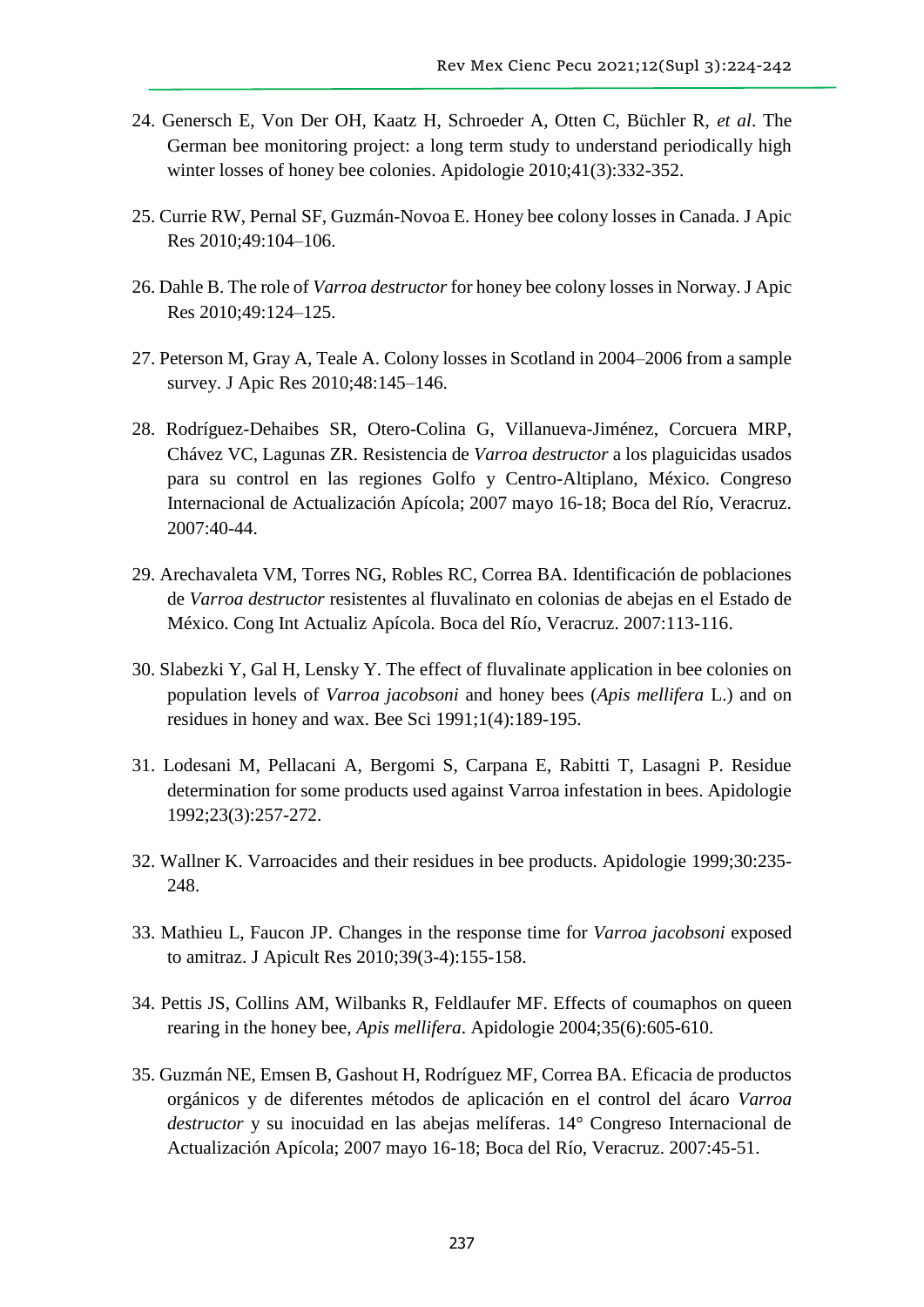- 36. Chihu AD, Rojas AM, Rodríguez DS. Presencia en Veracruz, México del ácaro *Varroa jacobsoni*, causante de la varroasis de la abeja melífera (*Apis mellifera* L.). Tec Pecu Méx 1992;30(2):133-135.
- 37. Medina-Flores CA, Guzmán-Novoa E, Hamiduzzaman MM, Aréchiga-Flores CF, López-Carlos MA. Africanized honey bees (*Apis mellifera*) have low infestation levels of the mite *Varroa destructor* in different ecological regions in Mexico. Genet Mol Res 2014;13(3):7282-7293.
- 38. Vázquez PS, Arechavaleta VME, Ramírez RFJ, Amaro GR, Robles RC. Prevalencia y niveles de infestación de *Varroa destructor* en colonias de abejas del Estado de Morelos. Reunión Nacional de Investigación Pecuaria. Veracruz. 2013:66.
- 39. Tapia-González JM, Alcazar-Oceguera G, Macías-Macías JO, Contreras-Escareño F, Tapia-Rivera JC, Petukhova T, Guzmán-Novoa E. Varroosis en las abejas melíferas en diferentes condiciones ambientales y regiones de Jalisco, México. Ecosist Recur Agropec 2019;6(17):243-251.
- 40. Martínez PJ, Medina ML, Catzin VG. Frecuencia de *Varroa destructor*, *Nosema apis*  y *Acarapis woodi* en colonias manejadas y enjambres silvestres de abejas (*Apis mellifera*) en Mérida, Yucatán, México. Rev Mex Cienc Pecu 2011;2(1):25-38.
- 41. Guzmán-Novoa E, Page RE. Backcrossing Africanized honey bee queens to European drones reduces colony defensive behavior. Ann Entomol Soc Am 1993;86:352-355.
- 42. Guzmán-Novoa E, Page RE. Genetic dominance and worker interactions affect honey bee colony defense. Behav Ecol 1994;5:91-97.
- 43. Guzmán-Novoa E, Hunt GJ, Uribe JL, Smith C, Arechavaleta-Velasco ME. Confirmation of QTL effects and evidence of genetic dominance of honeybee defensive behavior: results of colony and individual behavioral assays. Behav Genet 2002;32:95-105.
- 44. Arechavaleta-Velasco ME, Hunt GJ, Emore C. Quantitative trait loci that influence the expression of guarding and stinging behaviors of individual honey bees. Behav Genet 2003;33:357-364.
- 45. Moore AJ, Brees MD. Morr MJ. The guard honey bee-ontogeny and behavioral variability of workers performing a specialized task. Anim Behav 1987;35:1159- 1167.
- 46. Breed DM, Robinson GE, Page RE. Division of labor during honey-bee colony defense. Behav Ecol Sociobiol 1990;27:395-401.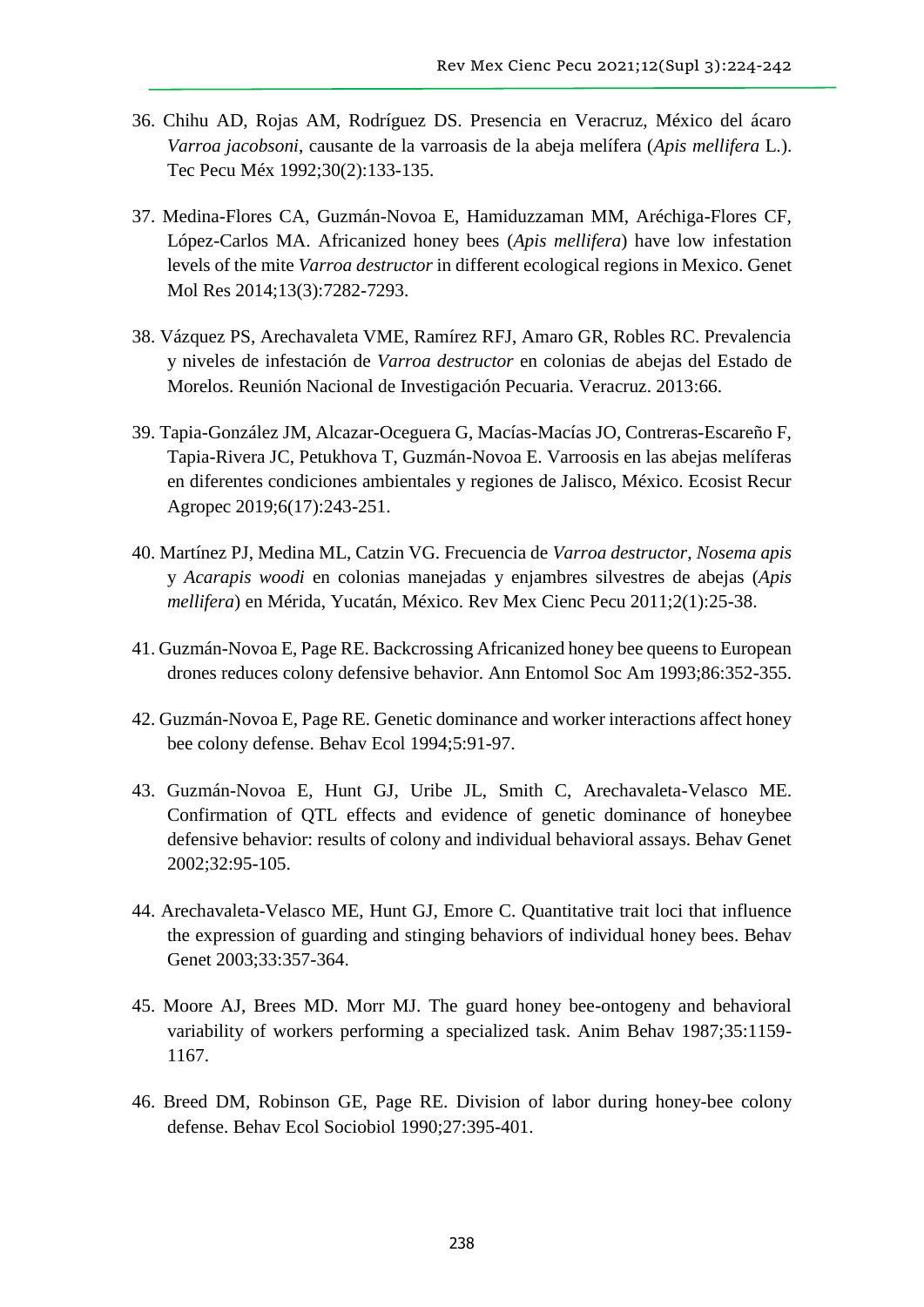- 47. Breed DM, Guzmán-Novoa E, Hunt GJ. Defensive behavior of honey bees: organization, genetics, and comparisons with other bees. Annu Rev Entomol 2004;49:271-298.
- 48. Guzmán-Novoa E, Hunt GJ, Uribe-Rubio JL, Prieto-Merlos D. Genotypic effects of honey bee (*Apis mellifera*) defensive behavior: results of colony and individual behavioral assays. Behav Genet 2004;32:95-102.
- 49. Uribe-Rubio JL, Guzmán-Novoa E, Vasquez-Pelaez CG, Hunt GJ. Genotype task specialization, and nest environment influence the stinging response thresholds of individual Africanized and European honeybees to electrical stimulation. Behav Genet 2008;38:93-100.
- 50. Hunt GJ, Guzmán-Novoa E, Uribe-Rubio JL, Prieto-Merlos D. Genotype environment interactions in honeybee guarding behavior. Anim Behav 2003;66:459- 467.
- 51.Arechavaleta-Velasco ME, Hunt GJ. Genotypic variation in the expression of guarding behavior and the role of guards in the defensive response of honey bee colonies. Apidologie 2003;34:439-447.
- 52. Shorter JR, Arechavaleta-Velasco ME, Robles- Ríos C, Hunt GJ. A genetic analysis of the stinging and guarding behaviors of the honeybee. Behav Genet 2012;42:663- 674.
- 53. Arechavaleta-Velasco ME, Hunt GJ. Binary trait loci that influence honey bee (Hymenoptera: Apidae) guarding behavior. Ann Entomol Soc Am 2004;97:177-183.
- 54. Guzmán-Novoa E, Hunt GJ, Page RE, Uribe-Rubio JL, Prieto-Merlos D, Becerra-Guzmán F. Paternal effects of the defensive behavior of honeybees. J Hered 2005;96:376-380.
- 55. Queller DC. Theory of genomic imprinting conflict in social insects. BMC Evol Biol 2003;15(3):1-23.
- 56. Ferguson-Smith AC. Genomic imprinting: the emergence of an epigenetic paradigm. Nature Reviews. Genetics 2011;12:565-575.
- 57. Kocher SD, Tsuruda JM, Gibson JD, Emore CM, Arechavaleta-Velasco ME, Queller D, *et al*. A search for parent of origin effects on honey bee gene expression. G3 2015;5:1657-1662.
- 58. Gibson JD, Arechavaleta-Velasco ME, Tsuruda JM, Hunt GJ. Biased allele expression and aggression in hybrid honeybees may be influenced by inappropriate nuclear-cytoplasmic signaling. Front Genet 2015;6:343.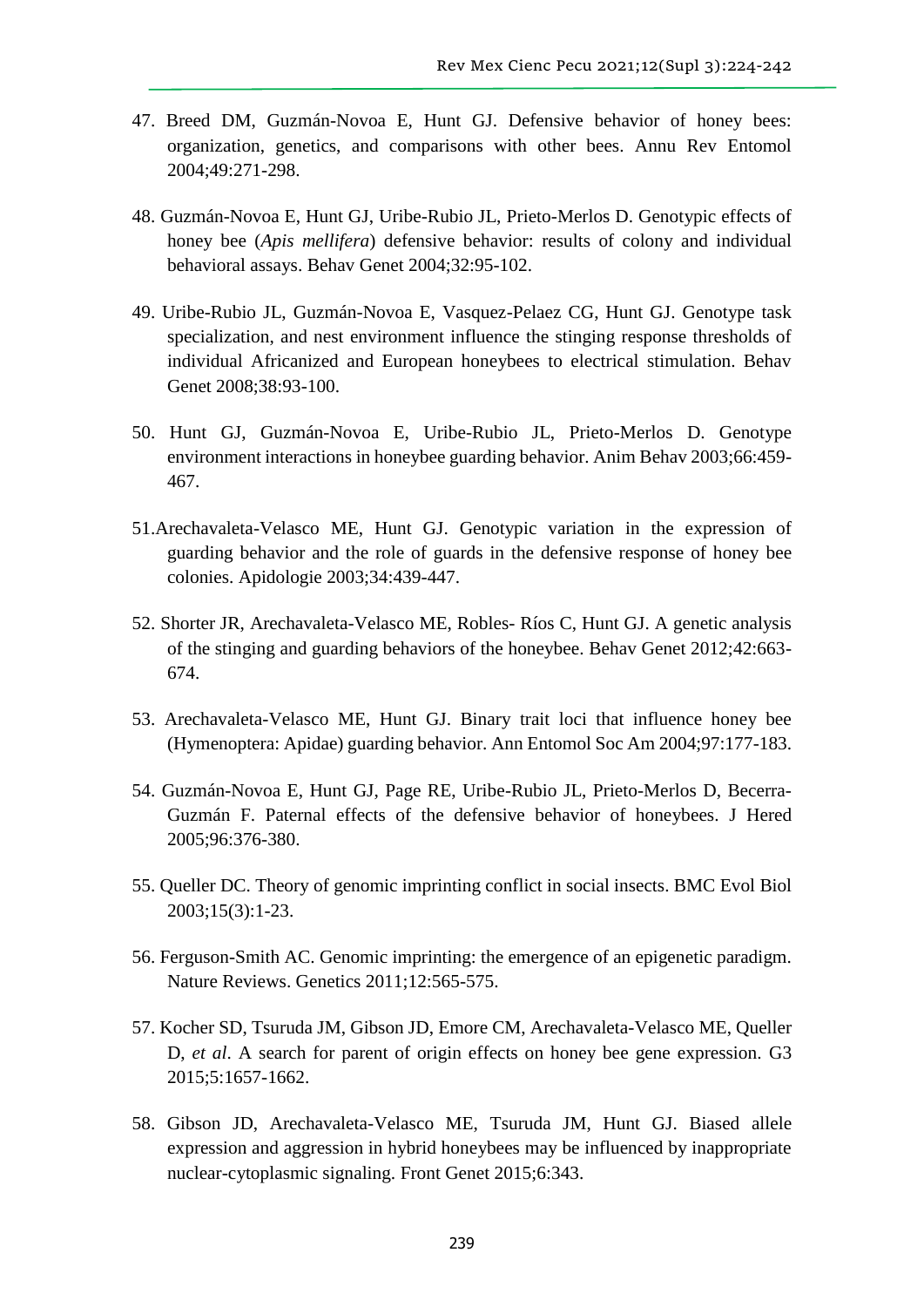- 59. Guzmán-Novoa E, Page Jr RE. Selective breeding of honey bees (Hymenoptera: Apidae) in africanized areas. J Ecom Entomol 1999;92(3):521-525.
- 60. Arechavaleta-Velasco ME. Mejoramiento genético de las abejas melíferas. Folleto Técnico N° 17 INIFAP-CENID Fisiología y Mejoramiento Animal. 2012.
- 61. Guzmán NE, Uribe RJL, Prieto MD. Producción de miel de tres estirpes de abejas seleccionadas en el altiplano mexicano. Reunión Nacional de Investigación Pecuaria. CDMX. 2003:227.
- 62. Arechavaleta VME, Robles RCA, Uribe RJL, Guzmán NE. Distribución de mitotipos y morfotipos en poblaciones de colonias de abejas melíferas seleccionadas y no seleccionadas. Reunión Nacional de Investigación Pecuaria. Veracruz. 2006:199.
- 63. Arechavaleta VME, Robles RCA, García FF, Noriega G, Uribe RJL. Producción de miel, comportamiento defensivo y longitud promedio del ala anterior de colonias de abejas desarrolladas bajo dos métodos de selección. Reunión Nacional de Investigación Pecuaria. Sinaloa. 2007:205.
- 64. García FF, Arechavaleta VME, Robles RCA. Variabilidad genética del ADN mitocondrial en poblaciones de abejas melíferas seleccionadas y no seleccionadas. Reunión Nacional de Investigación Pecuaria. Saltillo, Coahuila. 2009:98.
- 65. Alcalá EKI, Arechavaleta VME, Robles RCA. Niveles de africanización en poblaciones de colonias de abejas desarrolladas bajo dos métodos de selección en zonas africanizadas. Reunión Nacional de Investigación Pecuaria. Campeche, Campeche. 2010:208.
- 66. Arechavaleta VM, Guzmán-Novoa E, Uribe RJ, García FC, Ramírez RF. Mejoramiento genético para el manejo de la africanización de colonias de abejas melíferas. In: Cruz Cruz E, Reyes-Muro L compiladores. Aportaciones del INIFAP al campo mexicano en 35 años. Libro Técnico N° 1 INIFAP 2020.
- 67. GRIN. Animal Germplasm Resources Information Network. Centro Nacional de Recursos Genéticos-INIFAP. https://agrin.ars.usda.gov/database\_collaboration\_page\_dev Consultado 17 Mar, 2021.
- 68. Page Jr RE, Laidlaw Jr HH. Closed population honeybee breeding. Bee world 1985;66(2):63-72.
- 69. Cobey S, Lawrence T. Commercial application and practical use of the Page-Laidlaw closed population breeding program. Am Bee J 1988;128(5):341-344.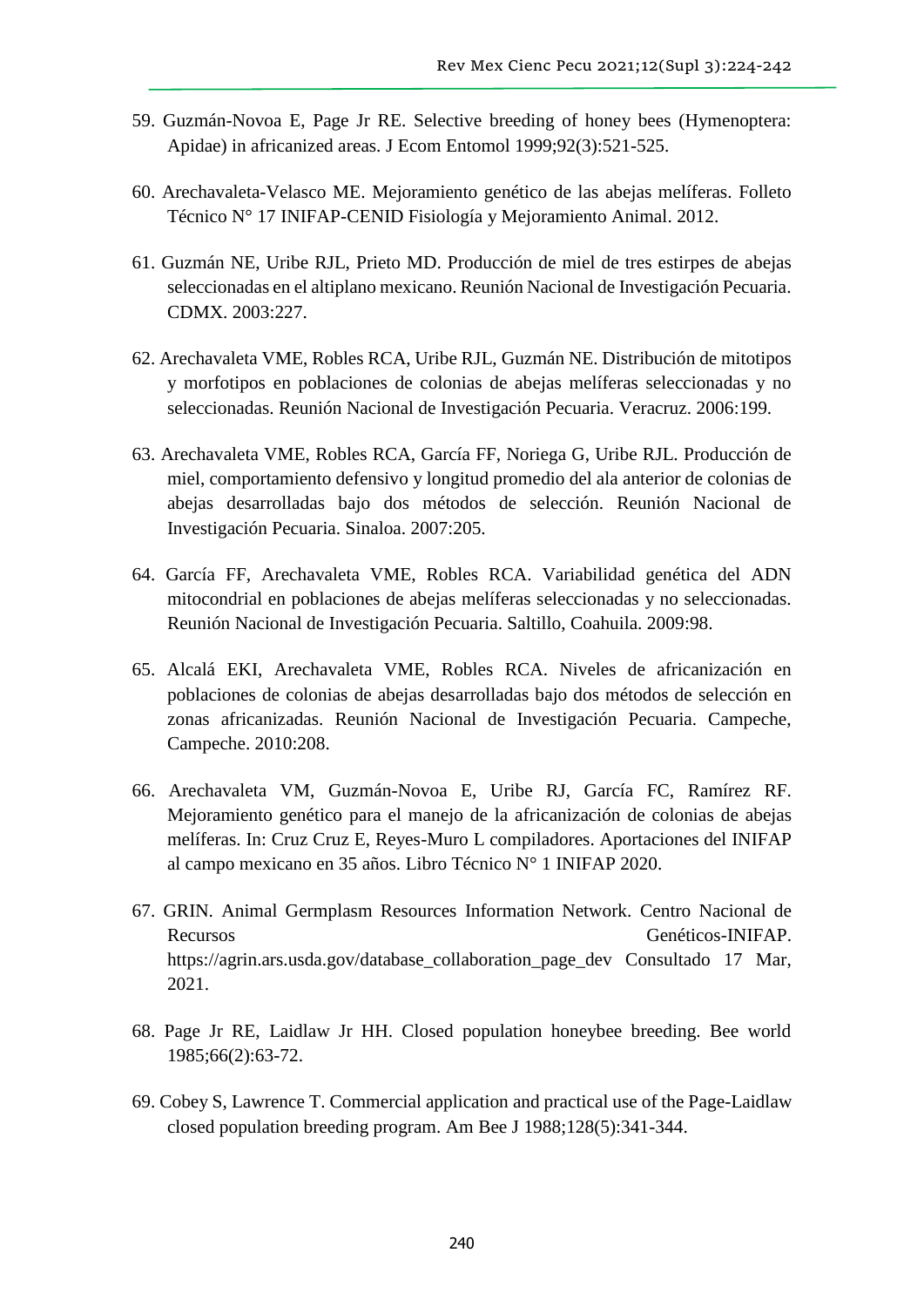- 70. Nielsen DI, Ebert PR, Page RE, Hunt GJ, Guzmán-Novoa E. Improved polymerase chain reaction based mitochondrial genotype assay for identification of the africanized honey bee (Hymenoptera: Apidae). Ann Entomol Soc Am 2000;93:1-6.
- 71. Sylvester HA, Rinderer TE. Fast africanized bee identification system. Ame Bee J 1987;127(7):511-516.
- 72. Guzmán-Novoa E, Sánchez A, Page Jr RE, García T. Susceptibility of European and Africanized honeybees (*Apis mellifera* L.) and their hybrids to *Varroa jacobsoni*  Oud. Apidologie 1996;27(2):93-103.
- 73. Guzmán-Novoa E, Vandame R, Arechavaleta-Velasco ME. Susceptibility of European and Africanized honeybees (*Apis mellifera* L.) to *Varroa jacobsoni* Oud. in México. Apidologie 1999;30:173-182.
- 74. Moosbeckhofer R. Beobachtungen sum Auftreten beschädigter Varroamilben im natürlichen Totenfall bei Völkern von *Apis mellifera carninca*. Apidologie 1992;23:523-531.
- 75. Arechavaleta-Velasco ME, Guzmán-Novoa E. Relative effect of four characteristics that restrain the population growth of the mite *Varroa destructor* in honey bee (*Apis mellifera*) colonies. Apidologie 2001;32:157–174.
- 76. Mondragón L, Spivak M, Vandame R. A multifactorial study of the resistance of honeybees *Apis mellifera* to the mite *Varroa destructor* over one year in Mexico. Apidologie 2005;36(3):345-358.
- 77. Ibrahim A, Spivak M. The relationship between hygienic behavior and suppression of mite reproduction as honey bee (*Apis mellifera*) mechanisms of resistance to *Varroa destructor*. Apidologie 2006;37(1):31-40.
- 78. Ibrahim A, Reuter GS, Spivak M. Field trial of honey bee colonies bred for mechanisms of resistance against *Varroa destructor*. Apidologie 2007;38(1):67-76.
- 79. Harbo JR, Harris JW. Selecting honey bees for resistance to *Varroa jacobsoni.*  Apidologie 1999;30(2-3):183-196.
- 80. Arechavaleta-Velasco ME, Alcala-Escamilla K, Robles-Rios C, Tsuruda JM, Hunt GJ. Fine-scale linkage mapping reveals a small set of candidate genes Influencing honey bee grooming behavior in response to varroa mites. PLOS ONE 2012;7(11):e47269.
- 81. Hamiduzzaman M, Emsen B, Hunt GJ, Subramanyam S, Williams CE, Tsuruda JM, Guzmán-Novoa E. Differential gene expression associated with honey bee grooming behavior in response to Varroa mites. Behav Genet 2017;47(3):335–344.